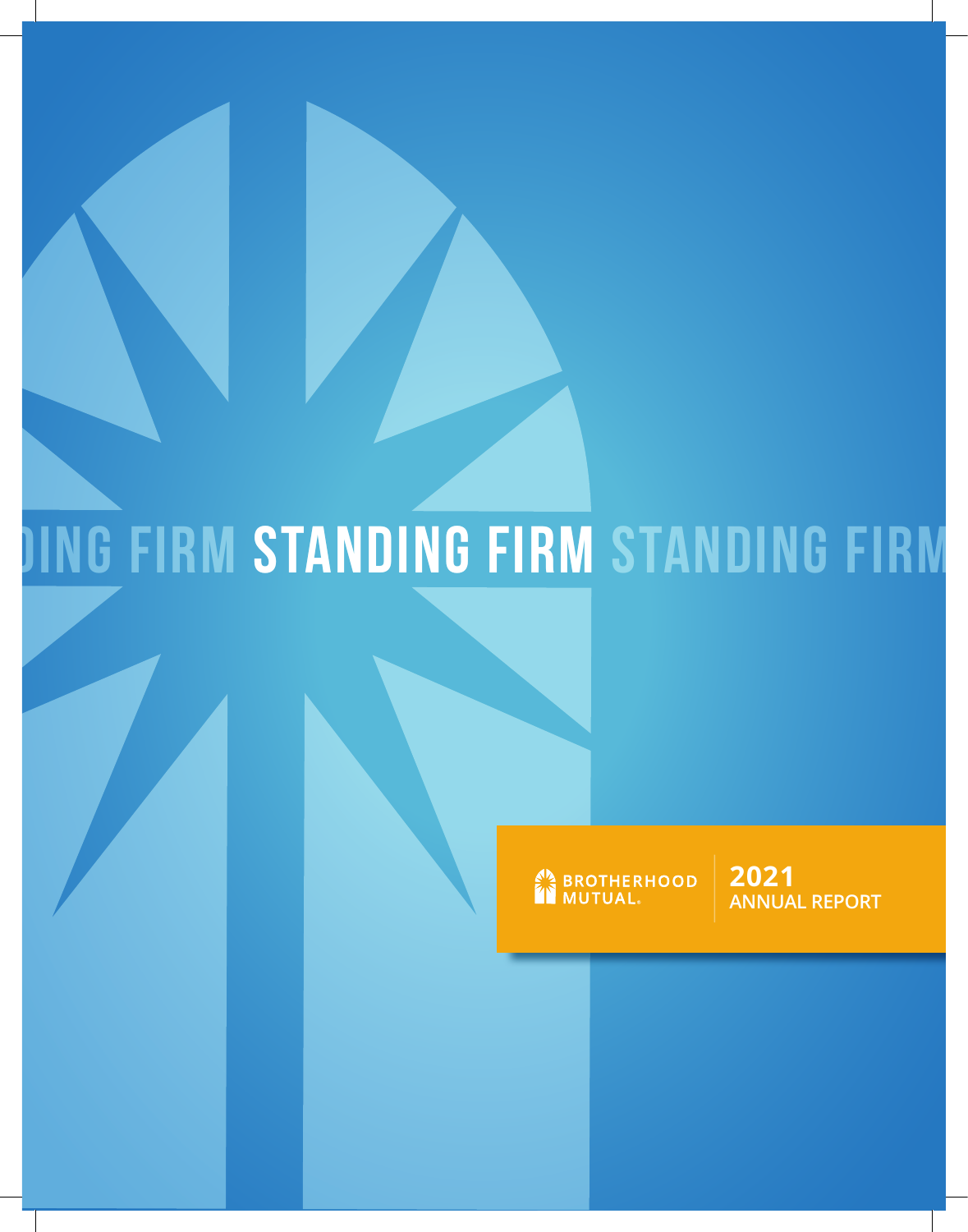#### **PRESIDENT'S MESSAGE**

I'm grateful for the way God has allowed us to stand firm in our support of America's ministries. Over time, we have watched the church grow, pivot, and evolve in the face of tremendous challenges. It compels us to innovate, knowing that ministries will need ongoing support and protection to thrive in a changing world.

During 2021, ministries faced trials from recordsetting fires and storms, as well as more complex risks. Brotherhood Mutual came alongside more than 8,600 ministries that suffered catastrophic losses during the year. We were honored to bring hope to those battered by Winter Storm Uri, plagued by wildfires in Colorado and damaged by a trail of tornadoes that swept across Kentucky. These ministries can rebuild, and their congregations will meet under the same roof again.

We also had the honor of supporting ministries during a time of financial uncertainty. Many ministry leaders were unaware that qualifying Christian employers could claim federal tax credits through the Employee Retention Credit program. Early in the year, our payroll services team from MinistryWorks shifted its focus to raising awareness about this measure. We didn't want qualifying Christian churches, schools, and colleges to miss out on thousands of dollars in tax credits. As a result, we helped ministries recover nearly \$70 million, allowing them to continue paying workers and blessing their communities.

Some ministries extend God's blessings far beyond their neighborhoods. Through global outreach, they run schools, hospitals, churches, and other mission activities in other lands. It's part of their plan to share the gospel with the world. Unfortunately, many organizations aren't protected against the risks that come with ongoing foreign operations. Seeing this, we created a solution to close the gap. The Global Mission Protection program lets ministries bring their ministry-focused liability coverage anywhere in the world, regardless of where they're called to go.

Plus, it provides specialized foreign liability coverages backed by the services and support of leading global insurers.

Back at home, we helped make workers' compensation coverage easier on ministry budgets by introducing Pay-Go. It's a free, new benefit for Brotherhood Mutual Workers' Compensation customers who use MinistryWorks payroll services. Pay-Go eliminates the most frustrating parts of workers' compensation coverage, including up-front payments, billing based on estimates, and timeconsuming audits. It allows ministries to make smaller, more affordable premium payments over time and automatically generates an audit report for review.

Looking ahead, I'm excited about a new program being funded by the Brotherhood Mutual Foundation in 2022. The Kingdom Advancing Grant supports creative and sustainable initiatives by U.S. churches that other ministries can replicate. It provides grant dollars and mentorship for innovative church programs that increase community engagement, meet practical human needs, or expand a church's impact in the community. Its ultimate goal is to see the gospel shared in new and exciting ways. Read the requirements and apply by visiting brotherhoodmutual.com/kingdom-advancing-grant. The application deadline is May 1, 2022. Grant recipients will be announced in July.

Our desire is that pastors and their teams pick up these ideas and make them their own – to stay inspired and to keep dreaming. We stand with you, supporting your mission of sharing the gospel with the world.



Running together,

V W

**Mark Robison** *Chairman & President* Brotherhood Mutual Insurance Company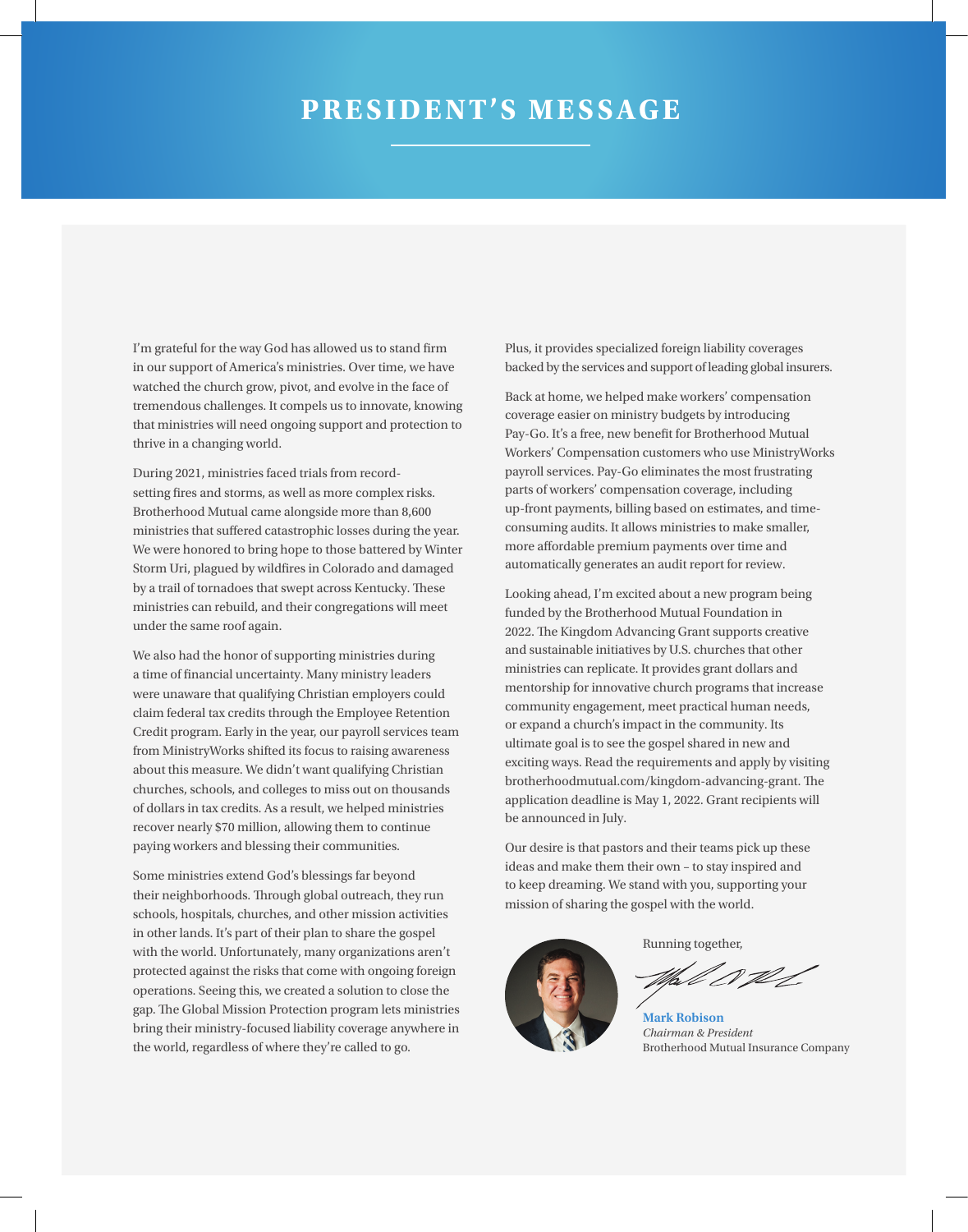### **2021 FINANCIALS**

| 2020               |                                         | 2021               |
|--------------------|-----------------------------------------|--------------------|
| \$477,868,108      | <b>Premiums Earned</b>                  | \$518,033,965      |
| ( \$323, 102, 969) | <b>Losses and Loss Expense Incurred</b> | ( \$347, 718, 236) |
| (\$164,880,656)    | <b>Underwriting Expense Incurred</b>    | ( \$180, 975, 883) |
| ( \$10, 115, 517)  | <b>Net Underwriting Gain (Loss)</b>     | (\$10,660,153)     |
| \$11,495,434       | <b>Net Investment Gain</b>              | \$21,835,896       |
| \$2,250,160        | <b>Other Income</b>                     | \$1,971,272        |
| ( \$1,363,006)     | <b>Dividends to Policyholders</b>       | (\$1,938,722)      |
| \$1,006,877        | <b>Federal Income Taxes</b>             | \$324,796          |
| \$3,273,948        | <b>Net Income (Loss)</b>                | \$11,533,089       |



*(The three charts above are in millions)*

*Brotherhood Mutual received an A- Insurance Financial Strength Rating from the Kroll Bond Rating Agency and an A- (Excellent) Rating from A.M. Best Report.*